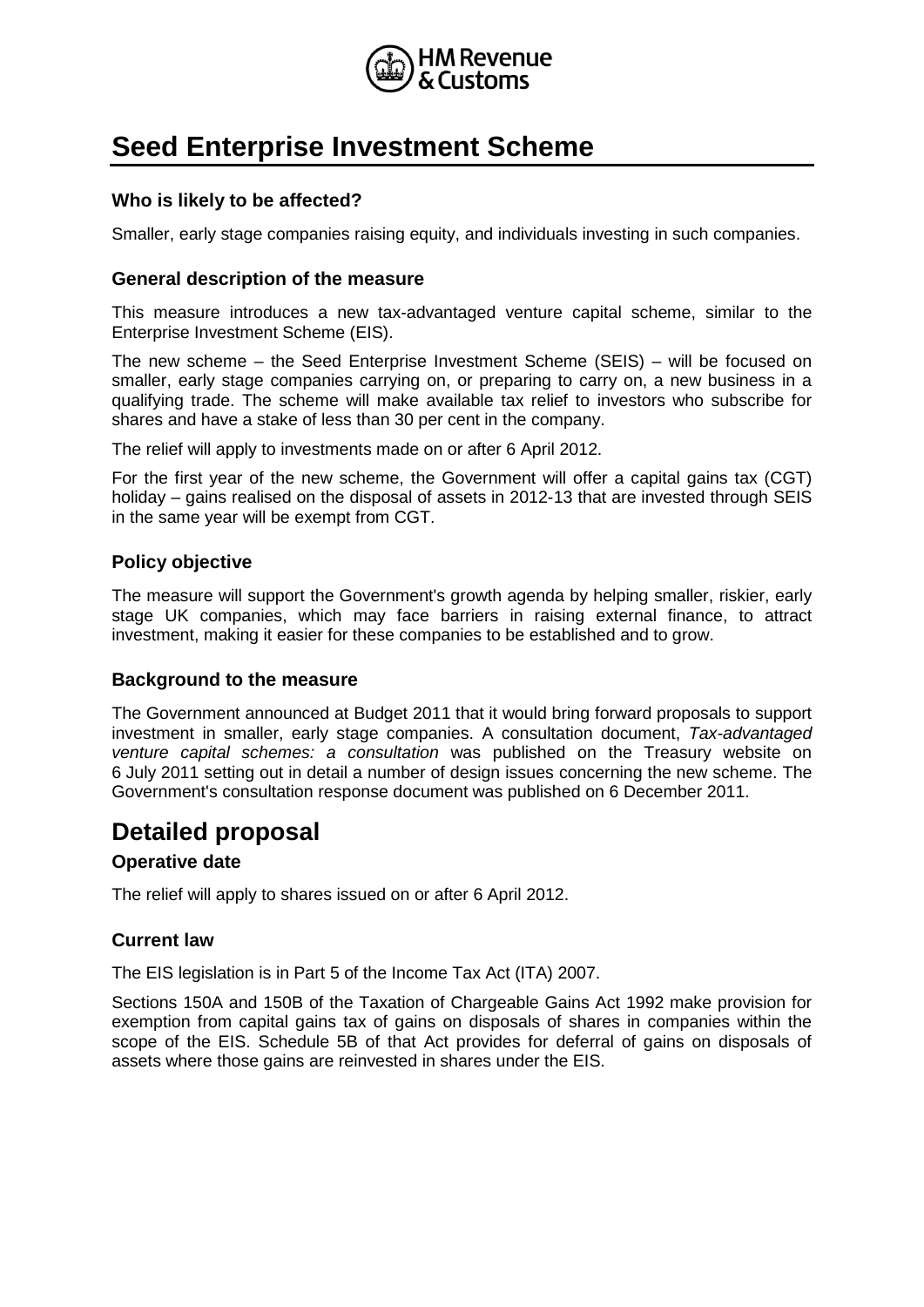# **Proposed changes**

Legislation will be included in Finance Bill 2012 to provide for a new tax advantaged venture capital scheme. This will:

- apply to smaller companies, those with 25 or fewer employees and assets of up to £200,000, which are carrying on or preparing to carry on a new business;
- give income tax relief worth 50 per cent of the amount invested to individual investors with a stake of less than 30 per cent in such companies, including directors who invest in their companies;
- apply to subscriptions for shares, using the same definition of eligible shares as EIS (which it is proposed will be widened in Finance Bill 2012);
- apply to an annual amount of investment of  $£100,000$  per investor, with unused annual amounts able to be carried back to the previous year, as under EIS;
- provide for relief within an overall tax favoured investment limit of £150,000 for the company. To give the greatest degree of flexibility, this will be a cumulative limit, not an annual limit;
- provide for an exemption from CGT on gains on shares within the scope of the SEIS; and,
- provide for an exemption from CGT on gains realised from disposals of assets in 2012-13, where the gains are reinvested through the new SEIS in the same year.

| <b>Exchequer</b>                                                            | 2011-12                                                                                                                                                                                                                                                                                                                                                                                                                                                                    | 2012-13                           | 2013-14                                                                                                                                                                                                                                                                                                                                                                                                                                                             | 2014-15 | 2015-16 | 2016-17          |
|-----------------------------------------------------------------------------|----------------------------------------------------------------------------------------------------------------------------------------------------------------------------------------------------------------------------------------------------------------------------------------------------------------------------------------------------------------------------------------------------------------------------------------------------------------------------|-----------------------------------|---------------------------------------------------------------------------------------------------------------------------------------------------------------------------------------------------------------------------------------------------------------------------------------------------------------------------------------------------------------------------------------------------------------------------------------------------------------------|---------|---------|------------------|
| impact (£m)                                                                 |                                                                                                                                                                                                                                                                                                                                                                                                                                                                            | nil                               | -50                                                                                                                                                                                                                                                                                                                                                                                                                                                                 | $-25$   | $-20$   | $-20$            |
|                                                                             | These figures are set out in Table 2.1 of the Autumn Statement and have<br>been certified by the Office of Budget Responsibility. More detail can be<br>found in the policy costings document published alongside the Autumn<br>Statement.                                                                                                                                                                                                                                 |                                   |                                                                                                                                                                                                                                                                                                                                                                                                                                                                     |         |         |                  |
| <b>Economic</b><br>impact                                                   | Tax relief is provided to incentivise investment in companies that may face<br>barriers in raising equity finance, including seed level companies. This<br>relief will provide a more generous rate of relief than offered under EIS<br>and will increase the incentive for individuals to invest in small companies<br>and help new businesses to establish. This is likely to increase investment<br>in these companies, which will contribute to wider economic growth. |                                   |                                                                                                                                                                                                                                                                                                                                                                                                                                                                     |         |         |                  |
| Impact on<br>individuals<br>and<br>households                               | Individual investors will be able to access a higher rate of relief than they<br>would if they invested in qualifying companies under EIS or VCTs from<br>April 2012. The scheme will also encourage individuals to become<br>entrepreneurs with the backing of SEIS investors.                                                                                                                                                                                            |                                   |                                                                                                                                                                                                                                                                                                                                                                                                                                                                     |         |         |                  |
| <b>Equalities</b><br>impacts                                                |                                                                                                                                                                                                                                                                                                                                                                                                                                                                            | affected by equality legislation. | Compared to the self-assessment population, EIS and Venture Capital<br>Trust (VCT) investors tend to be male, located in the south of England and<br>have higher overall income levels; users of SEIS are likely to share these<br>characteristics. No further data is available to suggest that there will be<br>impacts on other groups. From the data available it is therefore envisaged<br>that these changes will not have any further impact on those groups |         |         |                  |
| Impact on<br><b>business</b><br>including civil<br>society<br>organisations | smaller<br>burden on companies.                                                                                                                                                                                                                                                                                                                                                                                                                                            |                                   | The change should increase the amount of equity investment available to<br>companies (including potentially some<br>organisations). The relief is claimed by investors rather than the investee<br>companies, therefore there is unlikely to be any additional administrative                                                                                                                                                                                       |         | in      | civil<br>society |

# **Summary of impacts**